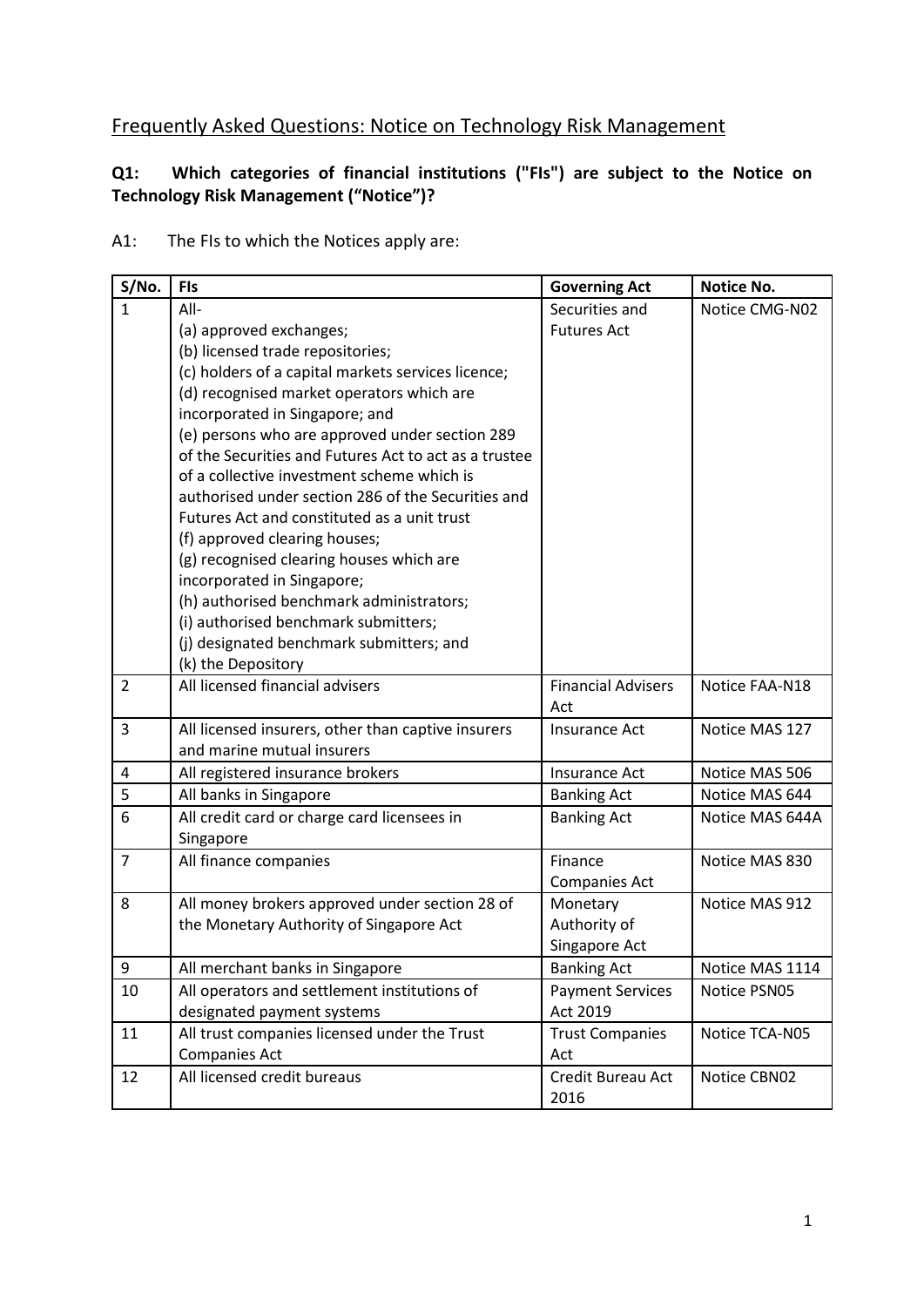## **Q2: Do "customer" and "customer information" have the same meaning as defined in Section 40A of the Banking Act?**

A2: For the purpose of the Notice, the definitions of "customer" and "customer information" do not follow those in section 40A of the Banking Act. "Customer information" in the Notice refers to information held by the FI that relates to its customers and these include customers' accounts, particulars, transaction details and dealings with the FI.

## **Q3: Are FIs expected to submit their framework for the identification of critical systems and the list of critical systems to MAS for review and approval?**

A3: FIs should establish and document a framework for the identification of critical systems. FIs should also document and maintain a list of critical systems, if any. Although MAS does not require FIs to submit said documentation for review and approval, MAS may request for them during its ongoing supervision.

#### **Q4: Is it necessary for FIs to identify critical systems? Will FIs breach the Notice if they do not consider any of their systems as "critical"?**

A4: Although not all FIs operate critical systems as defined in the Notice, all FIs are required to establish a framework and process to identify critical systems as defined in the Notice. It is possible that after an assessment, none of the FIs' systems falls within the definition of "critical system" in the Notice.

#### **Q5: Could MAS provide some examples of "critical systems"?**

A5: Examples of critical systems include Automated Teller Machine (ATM) systems, online banking systems, and systems which support payment, clearing or settlement functions.

## **Q6: What type of incidents or outages should be reported? Should an FI report the isolated outage of an Automated Teller Machine ("ATM"), a common occurrence typically managed as a normal operational event?**

A6: Any IT security incident or system malfunction with severe and widespread impact on an FI's operations, or materially impacts the FI's service to its customers, is a reportable event. Isolated ATM outages that do not have a widespread impact on an FI's operations or materially impact services to customers are unlikely to be considered as reportable events.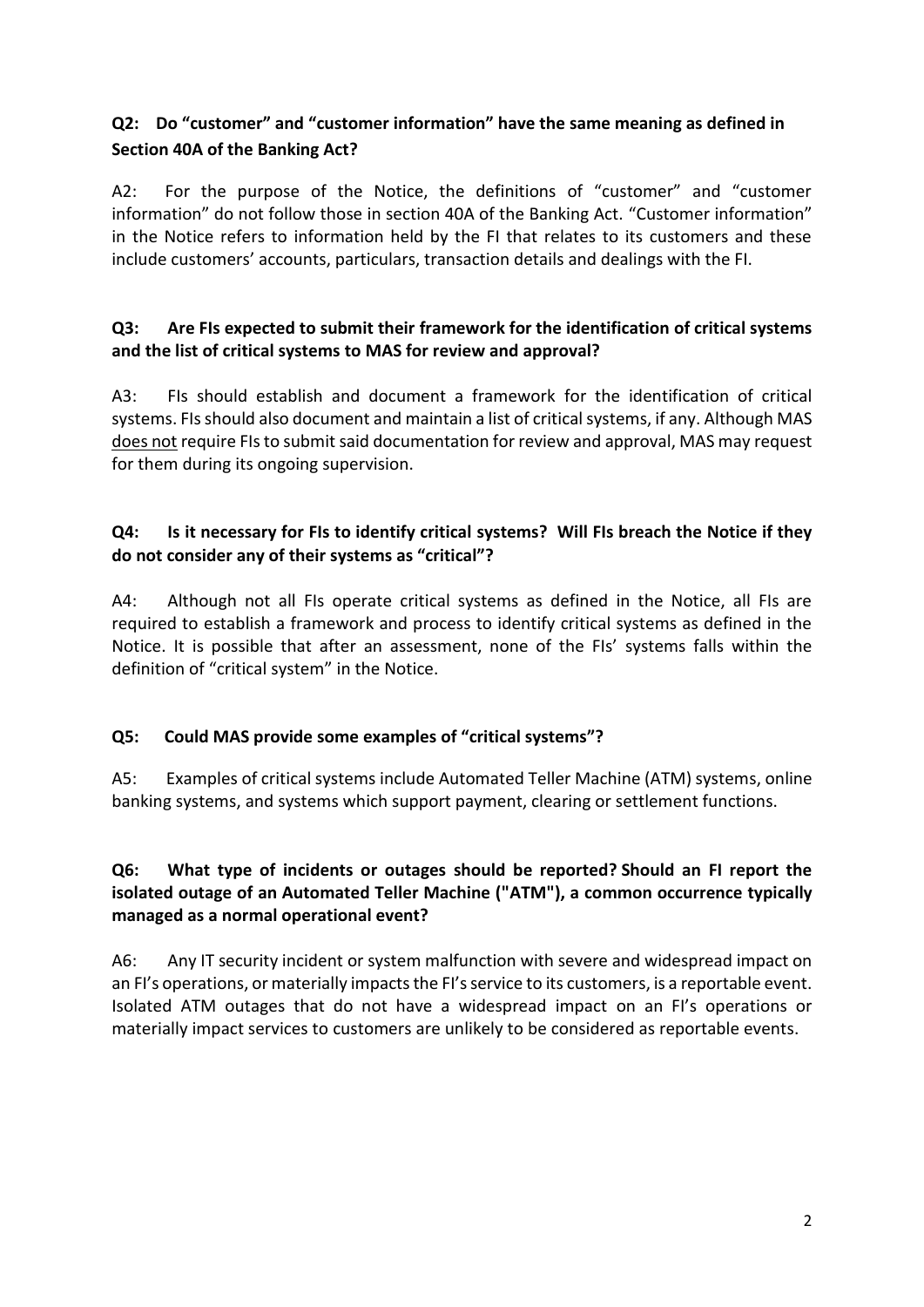## **Q7: Do FIs need to report a breakdown of a critical system or its components if the backup system or components have taken over the functions of the faulty system or components and there is no service or operation disruption?**

A7: FIs do not need to report a system or component failure which has been recovered through a "high availability" configuration and does not affect the proper functioning of the system.

## **Q8: Are FIs expected to maintain a record of unscheduled downtime of their critical systems?**

A8: An FI should record the unscheduled downtime for each critical system that affects the FI's operations or service to its customers as part of its system availability monitoring. MAS may request for such records during its ongoing supervision.

#### **Q9: If an outage of a critical system did not have a severe and widespread impact on the operations of an FI or material impact to its customers, for example during off-peak hours, does it need to report the incident to MAS?**

A9: An FI must notify MAS within 1 hour upon the discovery of a system malfunction or IT security incident which has severe and widespread impact on its operations or materially impact the FI's customers regardless of when the malfunction or incident occurs.

#### **Q10: How is the total unscheduled downtime for a system calculated?**

A10: Under the Notice, FIs shall ensure that the maximum downtime for each critical system does not exceed 4 hours within any period of 12 months. For example:

- FI recorded outage A of 3 hours in 1 July 2013,
- FI recorded outage B of 0.5 hours in 20 December 2013,
- Assuming there are no other incidents between 21 December 2013 and 30 June 2014, the total system downtime for the 12-mth period from July 2013 to June 2014, is 3.5 hours,
- Starting 1 July 2014, the total system downtime becomes 0.5 hours as outage A can only be accrued for 12 months; and
- If the FI encounters an outage C between July and December 2014, the total system downtime would be calculated as, "0.5 hours + outage C" until outage B expires on 19 December 2014.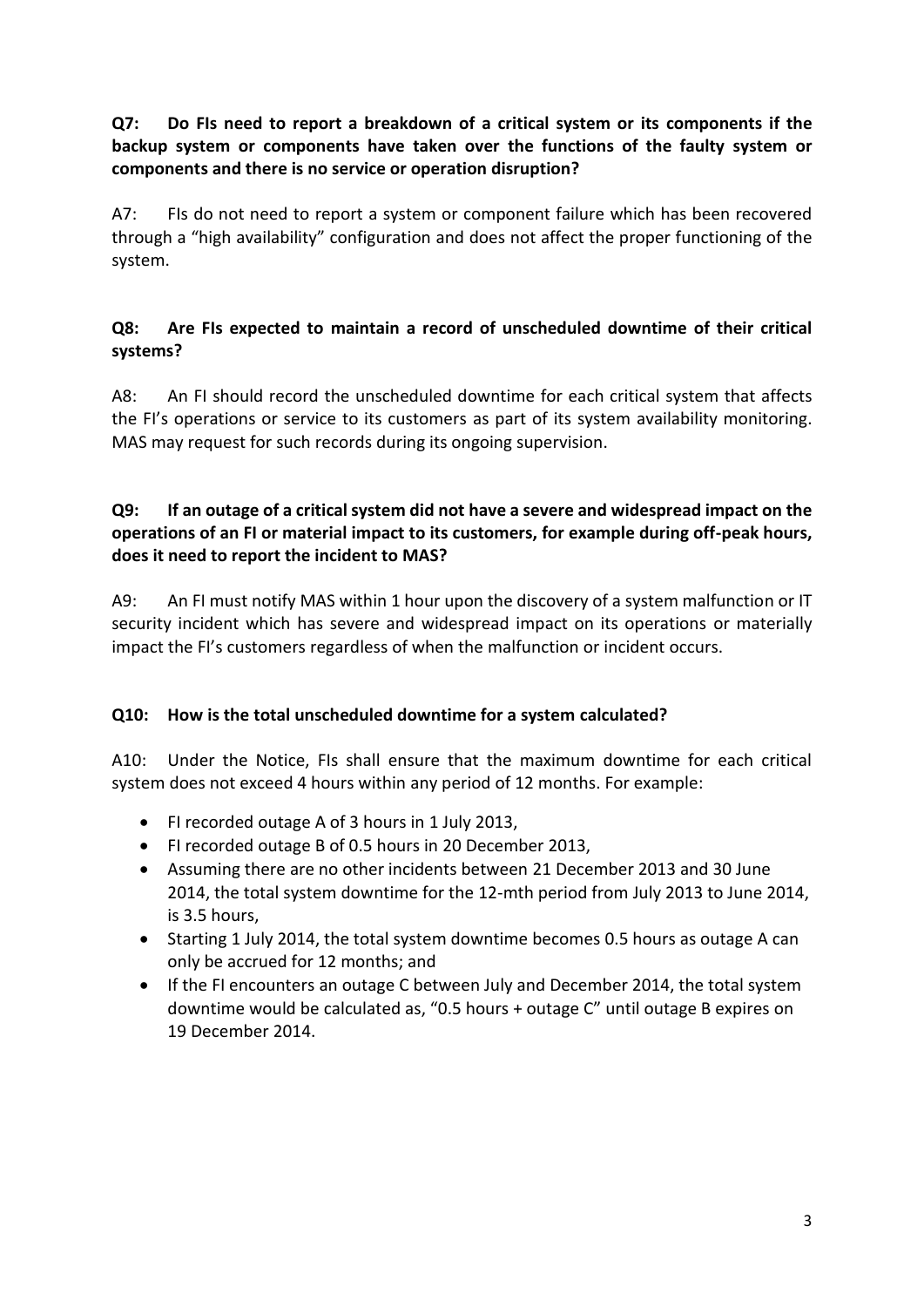## **Q11: How should FIs go about notifying MAS of an IT incident and via what channel?**

A11: FIs should establish an internal reporting and escalation process to ensure that they report to MAS in a timely manner. FIs should contact their respective MAS Supervisory Officers (RO) during MAS office hours (Monday to Friday: 8.30am – 6.00pm). If the RO is not contactable, or the IT incident occurs outside MAS office hours, FIs may contact the MAS duty officer via the 24-hour MAS BCM hotlines (Tel: 6229 9526 / 6229 9527). Please refer to the Instructions on IT Incident Notification to MAS for further information.

## **Q12: FIs are required to notify MAS upon discovery of a Relevant Incident. What is MAS definition of "upon discovery"?**

A12: FIs are required to notify MAS promptly after they have ascertained that the nature and magnitude of an IT incident meets the criteria set out in the Notice. FIs are expected to establish clear internal procedures for the swift detection and identification of Relevant Incidents.

## **Q13: We have performed a business impact analysis and determined that recovery time objective ("RTO") of 24 hours is sufficient for our critical systems. Would this be considered as a breach of the Notice?**

A13: All systems that are identified as critical during the FI's risk assessment process should establish an RTO of not more than 4 hours. "Critical system" means a system, the failure of which will cause significant disruption to the operations of the FI or materially impact the customers of the FI, such as a system which processes transactions that are time critical; or provides essential services to customers. FIs are advised to identify systems as "critical systems" only if they meet the criteria in the Notice.

## **Q14: What does MAS mean when an incident needs to be reported within 1 hour upon discovery of a system malfunction? How is this different from the RTO of 4 hours?**

A14: The RTO is defined as the duration of time from the point of disruption to the point of recovery. An FI is required to notify MAS not more than 1 hour from the point it discovered the system malfunction. For example, if an incident occurs at T, but FI only discovered it at T+1, then FI must report to MAS by T+2. However, the RTO starts counting from T and system must be recovered by T+4.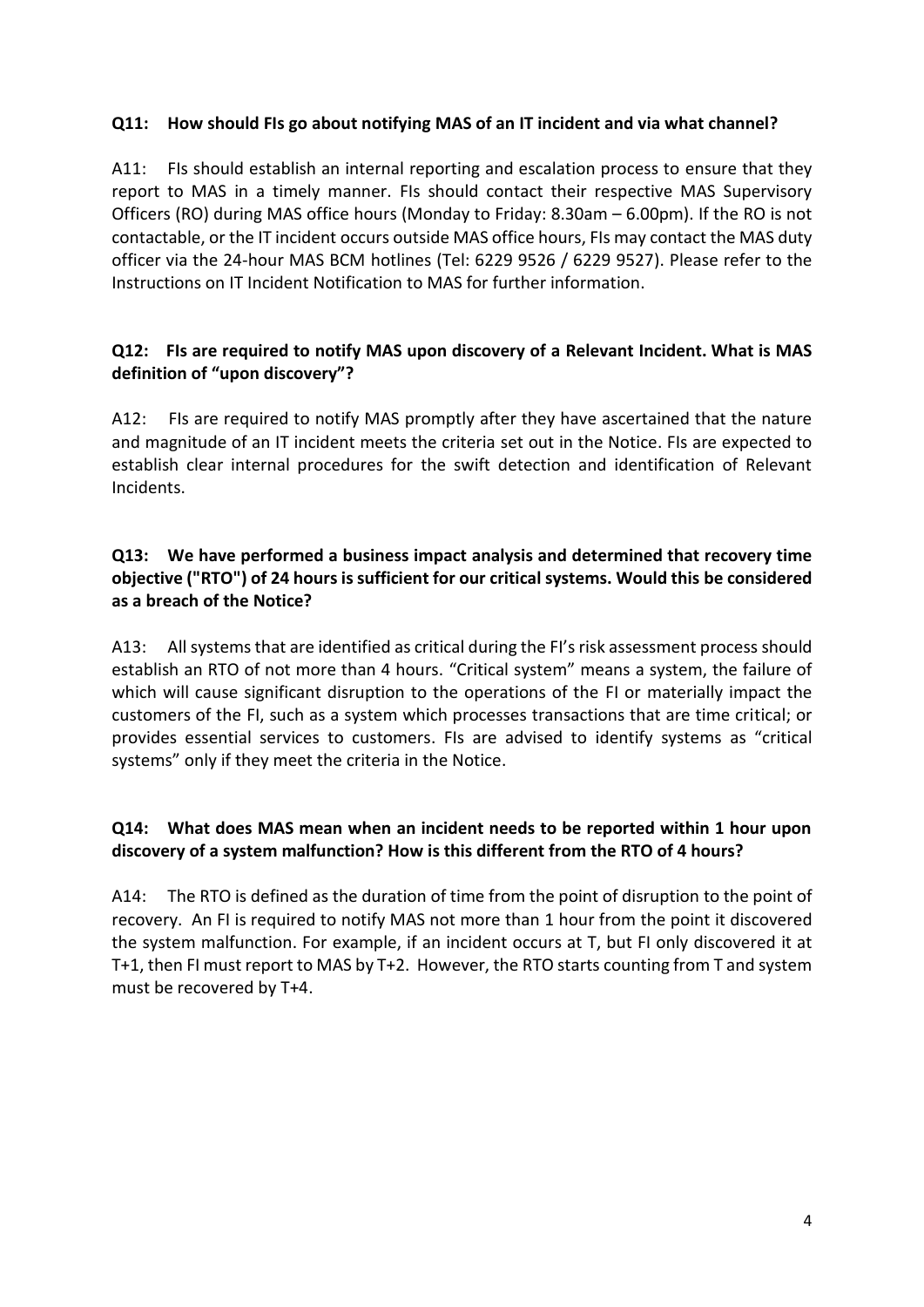#### **Q15: Do FIs need to send the RTO validation documentation to MAS after conducting a verification of the time taken to recover the critical system?**

A15: MAS expects FIs to implement measures to ensure the reliability, availability and recoverability of their critical systems. FIs are required to test and validate the effectiveness of the recovery process once every 12 months. There is no requirement for FIs to send the documents to MAS after the test. FIs should document the test results including the time taken to recover critical systems against established RTOs. MAS may request for the relevant reports during its ongoing supervision.

## **Q16: Is a Distributed Denial of Service ("DDoS") attack where customer information was not compromised a reportable event to MAS?**

A16: An FI must report the incident to MAS if the DDoS has severe and widespread impact on its operations or materially impacts the FI's service to its customers, even if no customer information was compromised.

## **Q17: FIs' networks are often subject to potential intrusions such as attempted hacking, DDoS, port and vulnerability scans. Should FIs report attempted but unsuccessful intrusions to MAS?**

A17: There is no requirement for FIs to notify MAS of attempted intrusions as they do not fall within the scope of Relevant Incident under the Notice.

## **Q18: An FI experienced a virus or malware desktop infection on 50 of 1000 employee personal computers. Must the FI notify MAS of the incident?**

A18: To determine if the IT security incident is a reportable event under the Notice, the FI must assess whether the security breach has a severe and widespread impact on its operations or materially impacts the FI's service to its customers.

#### **Q19: An FI's employee was found to have performed an unauthorised access to its computer system but no major damage was done and customer information was not compromised. Must the FI notify MAS of the incident?**

A19: An FI is not required to notify MAS of an IT security incident if it did not have a severe and widespread impact on the FI's operations or materially impact the FI's service to its customers.